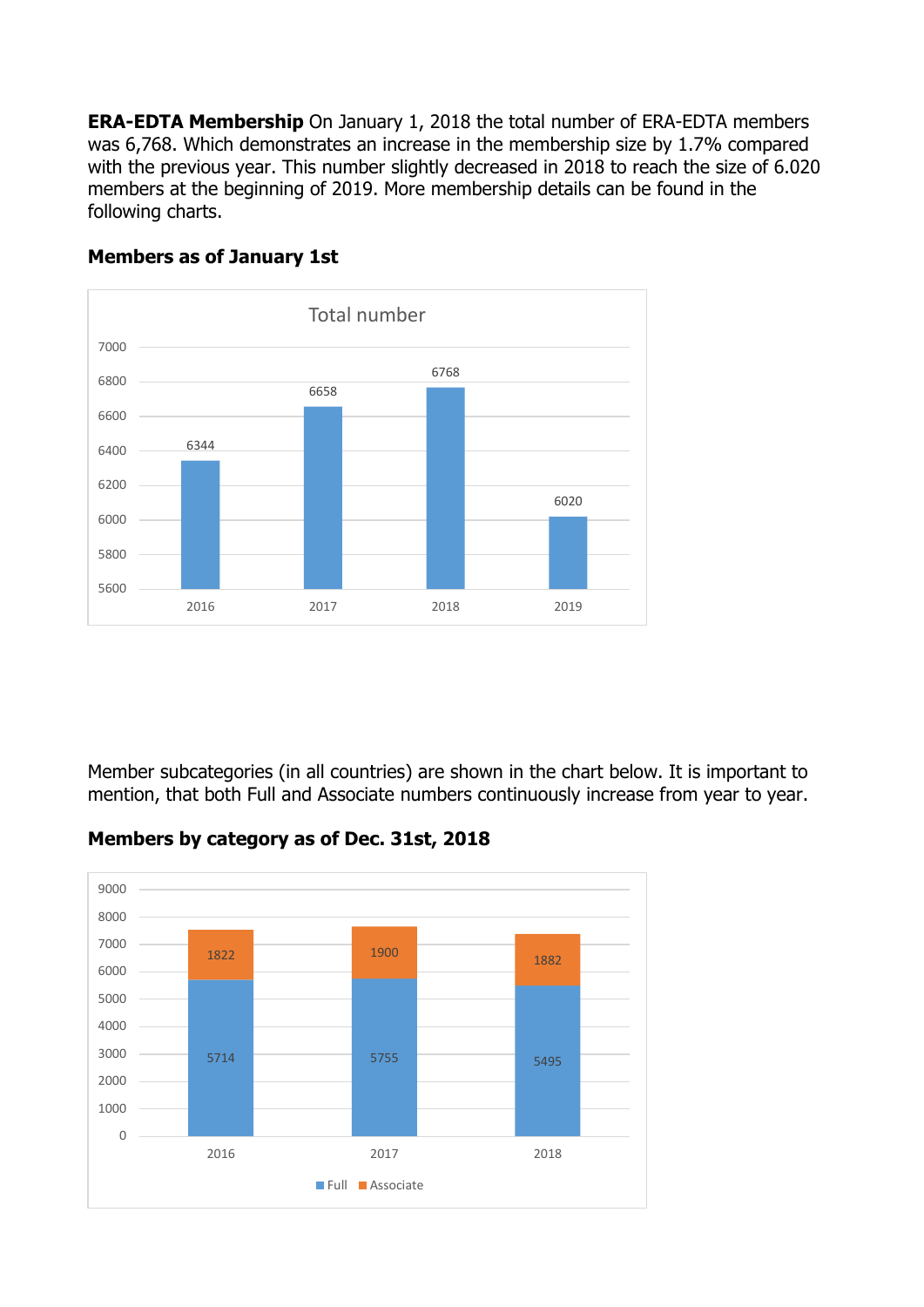

The next chart presents ERA-EDTA Member age and gender distribution in all countries.



**Members by age and gender – as of Dec. 31st, 2018**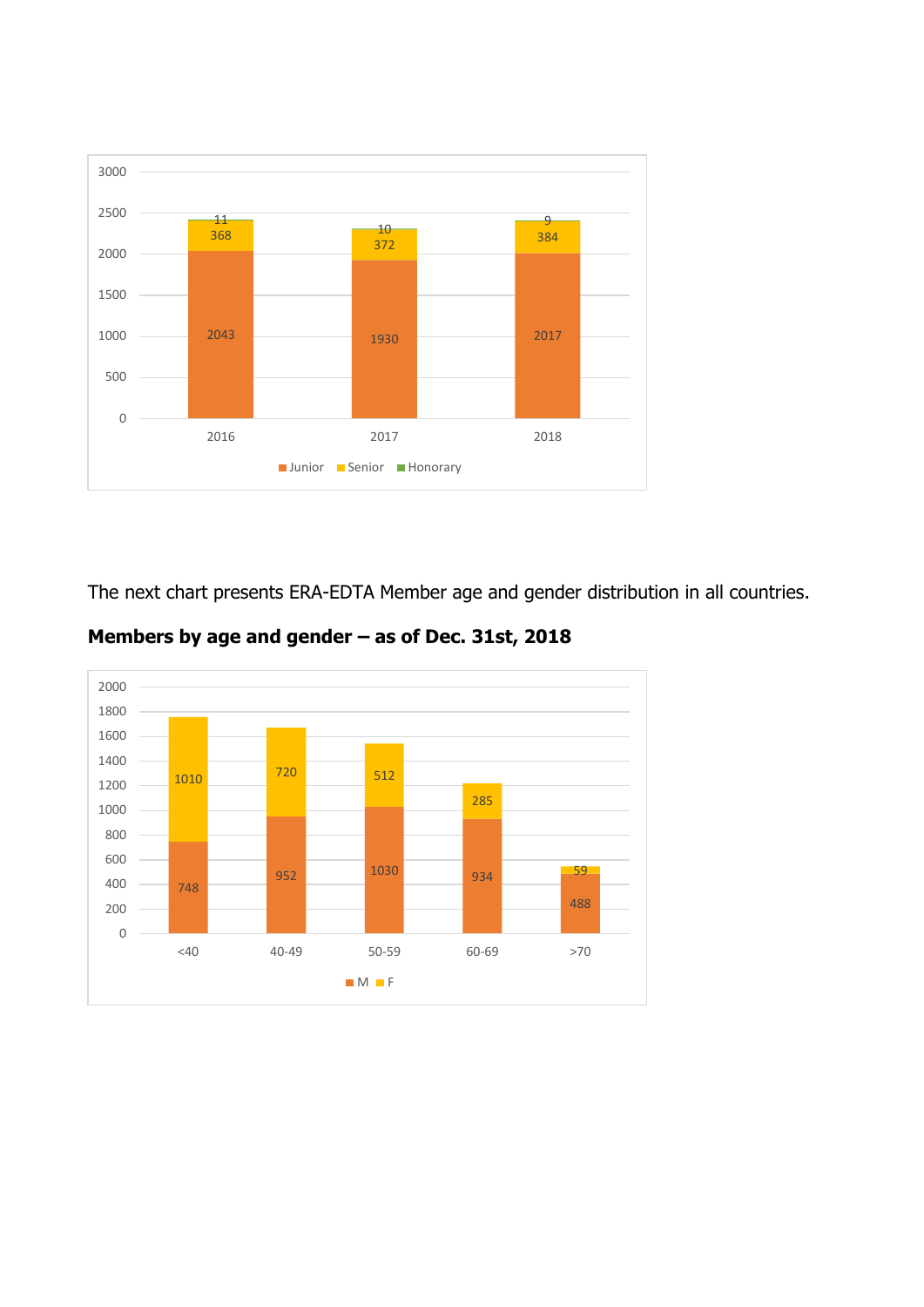The following chart shows ERA-EDTA Membership numbers by country.



# **Members by country (top 15 - as of Dec. 31st 2018)**

The following chart illustrates an overview of the drop-out vs new member fluctuations in all countries from 2015 until 2018.



# **Member turnover**